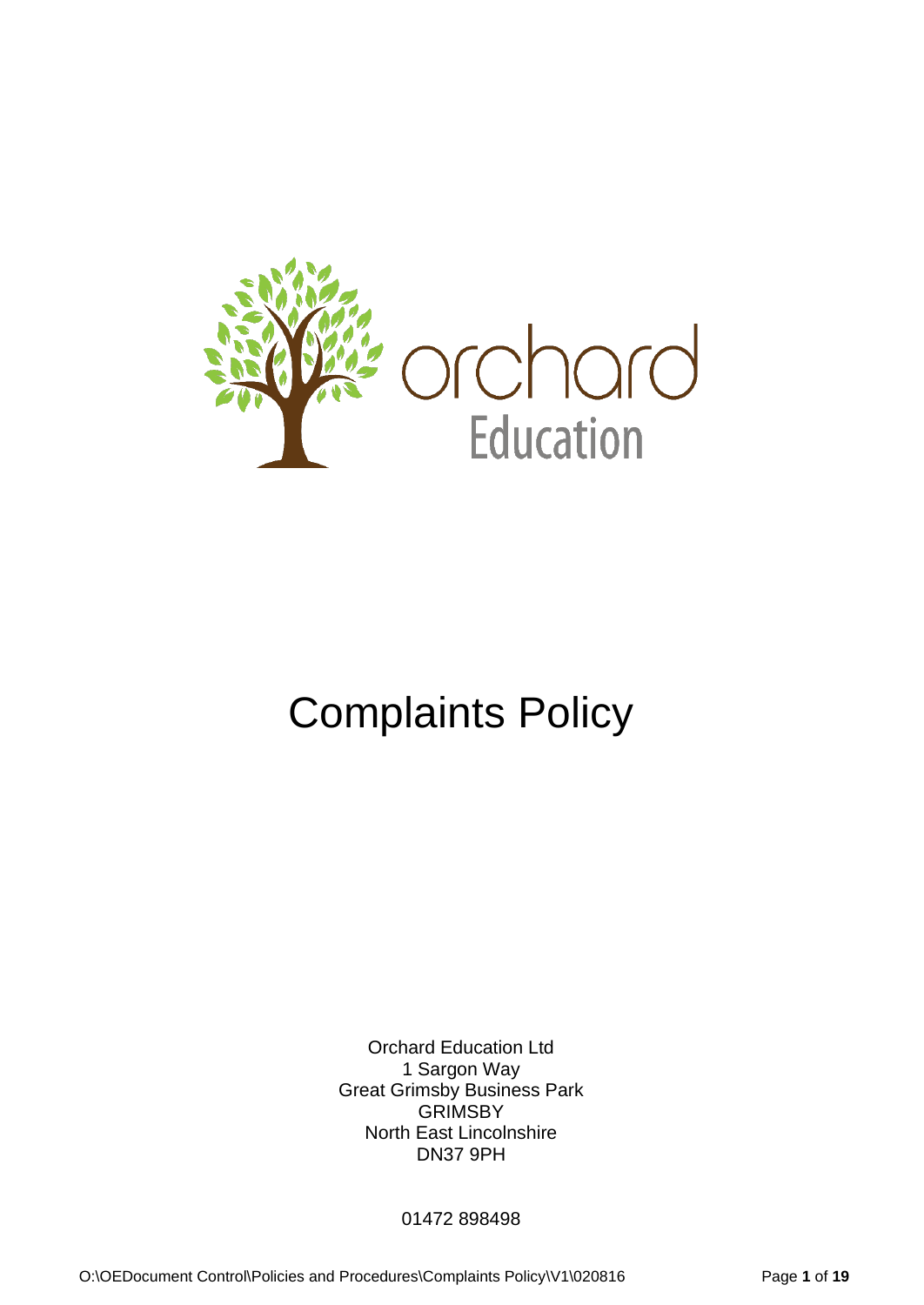# **CONTENTS**

| 1  | <b>INTRODUCTION</b>                         |                                                                             |                                                                                                                                     |                |  |  |
|----|---------------------------------------------|-----------------------------------------------------------------------------|-------------------------------------------------------------------------------------------------------------------------------------|----------------|--|--|
|    | 1.1                                         |                                                                             | <b>School Day Related Complaint</b>                                                                                                 | $\overline{2}$ |  |  |
| 2  |                                             | <b>RATIONALE</b>                                                            |                                                                                                                                     |                |  |  |
| 3  |                                             | <b>SCOPE</b>                                                                |                                                                                                                                     |                |  |  |
| 4  |                                             | <b>CONCERN vs. COMPLAINT</b>                                                |                                                                                                                                     |                |  |  |
| 5  |                                             | THE COMPLAINTS PROCESS                                                      |                                                                                                                                     | 4              |  |  |
|    | 5.1                                         | Adults - Adults                                                             |                                                                                                                                     | 4              |  |  |
|    | 5.2                                         | <b>Adults of Themselves</b>                                                 |                                                                                                                                     | 4              |  |  |
|    | 5.3                                         | Young Person - Adults                                                       |                                                                                                                                     | 5              |  |  |
|    | 5.4                                         | <b>Adults - Young Person</b>                                                |                                                                                                                                     |                |  |  |
|    | 5.5                                         | Young Person - Young Person                                                 |                                                                                                                                     |                |  |  |
|    | 5.6                                         | Parents/Carers                                                              |                                                                                                                                     | 6              |  |  |
|    | 5.7                                         | <b>Other Professionals</b>                                                  |                                                                                                                                     |                |  |  |
|    | 5.8                                         | Community - Home                                                            |                                                                                                                                     | 7              |  |  |
| 6  |                                             | <b>INVESTIGATING COMPLAINTS</b>                                             |                                                                                                                                     |                |  |  |
| 7  |                                             | <b>RESOLVING COMPLAINTS</b>                                                 |                                                                                                                                     | 8              |  |  |
| 8  | <b>COMPLAINTS PROCEDURES</b>                |                                                                             |                                                                                                                                     |                |  |  |
|    | 8.1                                         | Preliminary                                                                 |                                                                                                                                     |                |  |  |
|    | 8.2                                         |                                                                             | Stage 1 - Early Resolution Stage                                                                                                    | 8              |  |  |
|    | 8.3                                         | Stage 2 - Formal Consideration<br>9                                         |                                                                                                                                     |                |  |  |
|    | 8.4                                         | Stage 3 (Formal) - Referral to the Principal                                |                                                                                                                                     |                |  |  |
|    | 8.5                                         | Stage 4 (Formal) - Referral to the Executive Principal (Mike Burton).<br>10 |                                                                                                                                     |                |  |  |
| 9  |                                             |                                                                             | COMPLAINTS AGAINST THE ACTION OF THE PRINCIPAL                                                                                      | 11             |  |  |
| 10 |                                             |                                                                             | <b>COMPLAINTS AGAINST THE ACTION OF THE Executive Principal</b><br>11                                                               |                |  |  |
| 11 |                                             | <b>CONFIDENTIALITY</b>                                                      |                                                                                                                                     | 11             |  |  |
| 12 | IF ALL PREVIOUS AVENUES HAVE BEEN EXHAUSTED |                                                                             |                                                                                                                                     | 11             |  |  |
| 13 | <b>STAFF TRAINING</b>                       |                                                                             |                                                                                                                                     |                |  |  |
| 14 | APPENDICES12                                |                                                                             |                                                                                                                                     |                |  |  |
|    | <b>APPENDIX 1:</b><br><b>APPENDIX 2:</b>    |                                                                             | Flow Chart: Stages for Handling Complaints<br>Suggested procedure for a Complaints Panel meeting dealing<br>with a formal complaint |                |  |  |
|    | <b>APPENDIX 3:</b>                          |                                                                             | <b>Illustrative Complaints and Representations Procedures</b><br>Recording Sheets (Stages 1 to 4)                                   |                |  |  |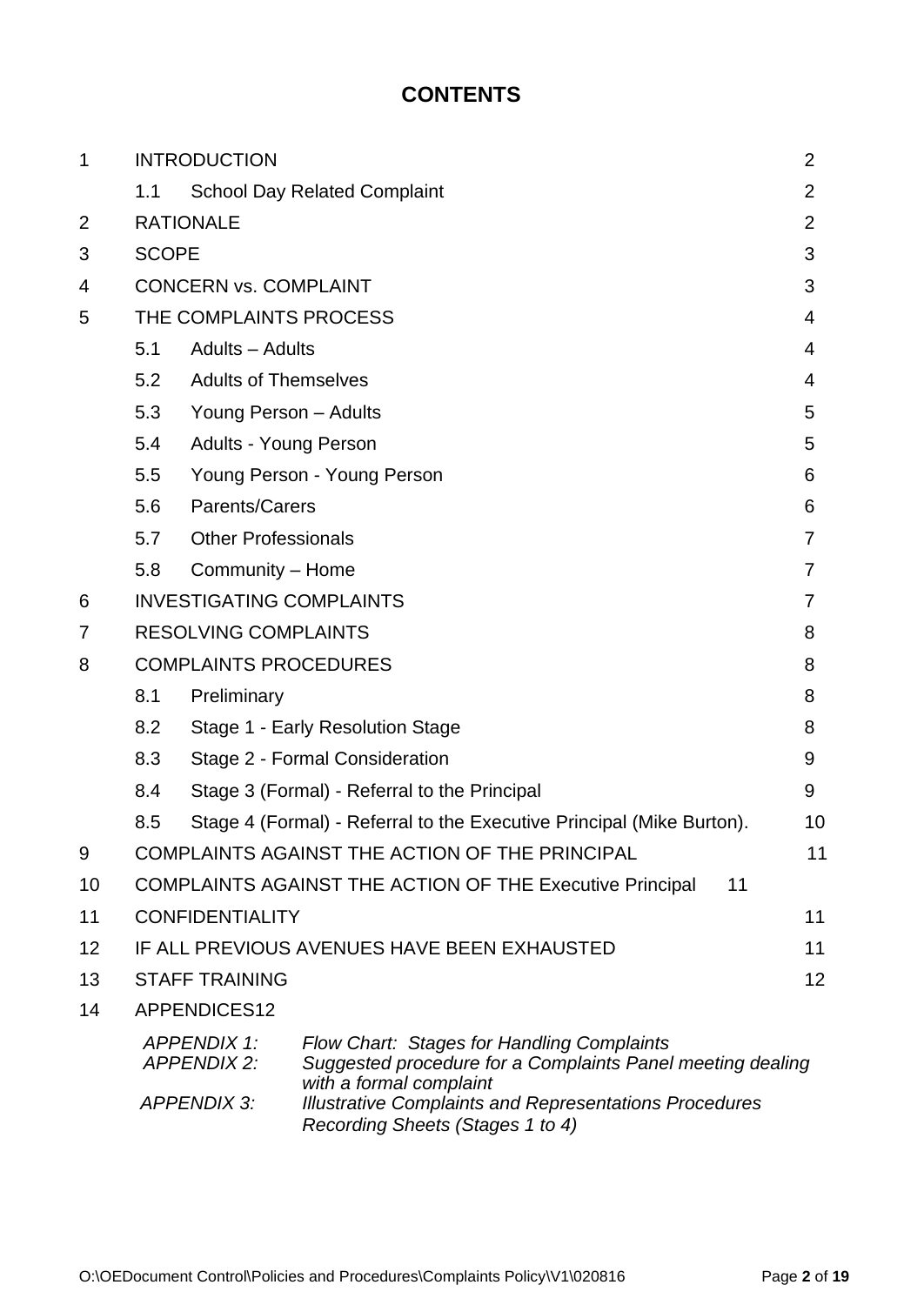# **1 INTRODUCTION**

The essential elements of a sound complaints procedure include an initial informal stage, where most complaints are dealt with informally by simply talking the concern over. Occasionally complaints are unable to be resolved in this manner and may necessitate the involvement of the Principal or his/her delegate, as arbiter. Should a situation reach this level a Complaints Panel will be convened.

Although the Principal will wish to be helpful and reassure any concerned party that an issue will be handled fairly, taking part in such discussions can later prejudice their involvement in any formal complaints procedure. The Principal and Executive Principal are, therefore, advised to either:

- make this difficulty known and refer the party to the Operations & Compliance Manager; or
- listen in order to help resolve the concern but accept this will prejudice their impartiality if the issue develops into a formal complaint to be considered by the Complaints Panel at a later stage.

This policy and practice sets out a way that general complaints can be managed. All complaints will be dealt with as quickly and efficiently as possible. The period of consideration will vary with the gravity and complexity of the complaint and the urgency with which it needs to be settled.

This policy and practice document also sets out who deals with more specific types of complaints not covered by this policy.

#### **1.1 SCHOOL DAY RELATED COMPLAINT**

In the event of a school day related complaint the procedures described below similarly apply (and the subsequent flowchart of those procedures, Appendix 1).

#### **2 RATIONALE**

Our school does not operate individually. It takes into consideration a wide range of people including parents/carers, staff, Placing Authorities, the Department of Education, Ofsted, other professionals and the local community. The action of the home and the adults who work in it may sometimes be open to comment, question and, occasionally, criticism.

It is important that any such censure is addressed as quickly and thoroughly as possible and that the complainant should be kept informed of all developments throughout the complaints process. It is the right of everyone to make a complaint and to have his or her complaint addressed. Under no circumstances should there be reprisals of any kind against those making complaints.

#### **3 SCOPE**

This policy and practice document applies to young people, parents and carers, staff, other professionals and members of the public.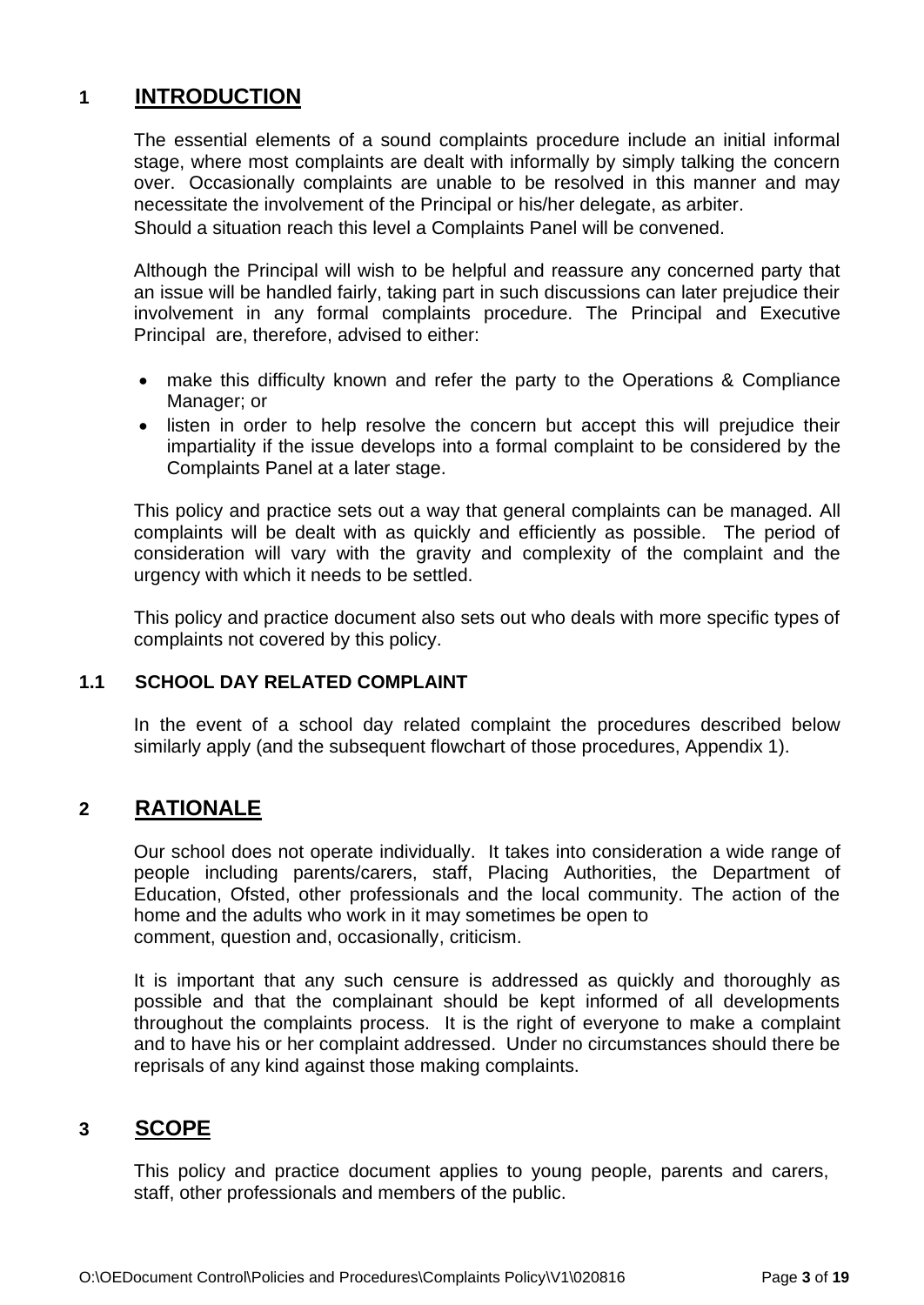Most matters relating to the management of the school are within the scope of this policy and practice document and ultimately the responsibility of the Senior Leaders of Orchard Education Ltd.

Complaints about the following issues have their own, separate procedures and cannot be considered under the procedure described in this policy:

- any action which may fall within the remit of child protection
- matters which are the responsibility of the Placing Authority,
- content of a statutory Statement of Special Education Needs

In addition to this document every young person looked after by The Orchard School has the right to access the complaints procedure of their Placing Authority.

The young people in our care may need support and/or guidance to access external complaints procedures and it may be necessary for adults to act as advocate for young people or to suggest to young people others external to the home who would be willing to act as an advocate, for example the child's social worker.

Similarly young people, parents/carers and members of the public may raise concerns directly with the Ofsted and/or the Department for Education.

### **4 CONCERN vs. COMPLAINT**

There needs to be clarity about the difference between a concern and a complaint. Taking informal concerns seriously at the earliest stage will reduce the numbers that develop into formal complaints.

The key messages in this document deal with complaints but the underlying principle is that concerns ought to be handled, if at all possible, without the need for formal procedures. The requirement to have a complaints procedure need not in any way undermine efforts to resolve the concern informally. In most cases the individual receiving the first approach may well be able to resolve issues on the spot. Concerns are not formally recorded, unless they become complaints.

## **5 THE COMPLAINTS PROCESS**

#### **5.1 ADULTS – ADULTS**

Some degree of friction between adults may occur in work situations that can be pressured and stressful. This can be compounded by the challenge presented by young people with social, learning, communication, emotional and/or behavioural difficulties. Success in keeping such friction to a minimum and managing interpersonal difficulties appropriately allows adults to work together productively and provides an example and role model to young people, most of whom have great difficulty in managing their feelings and relationships.

**Adults must never allow their annoyance with another member of the team to be acted out in front of the young people. It is damaging and unsettling to young people and adult morale to do so.**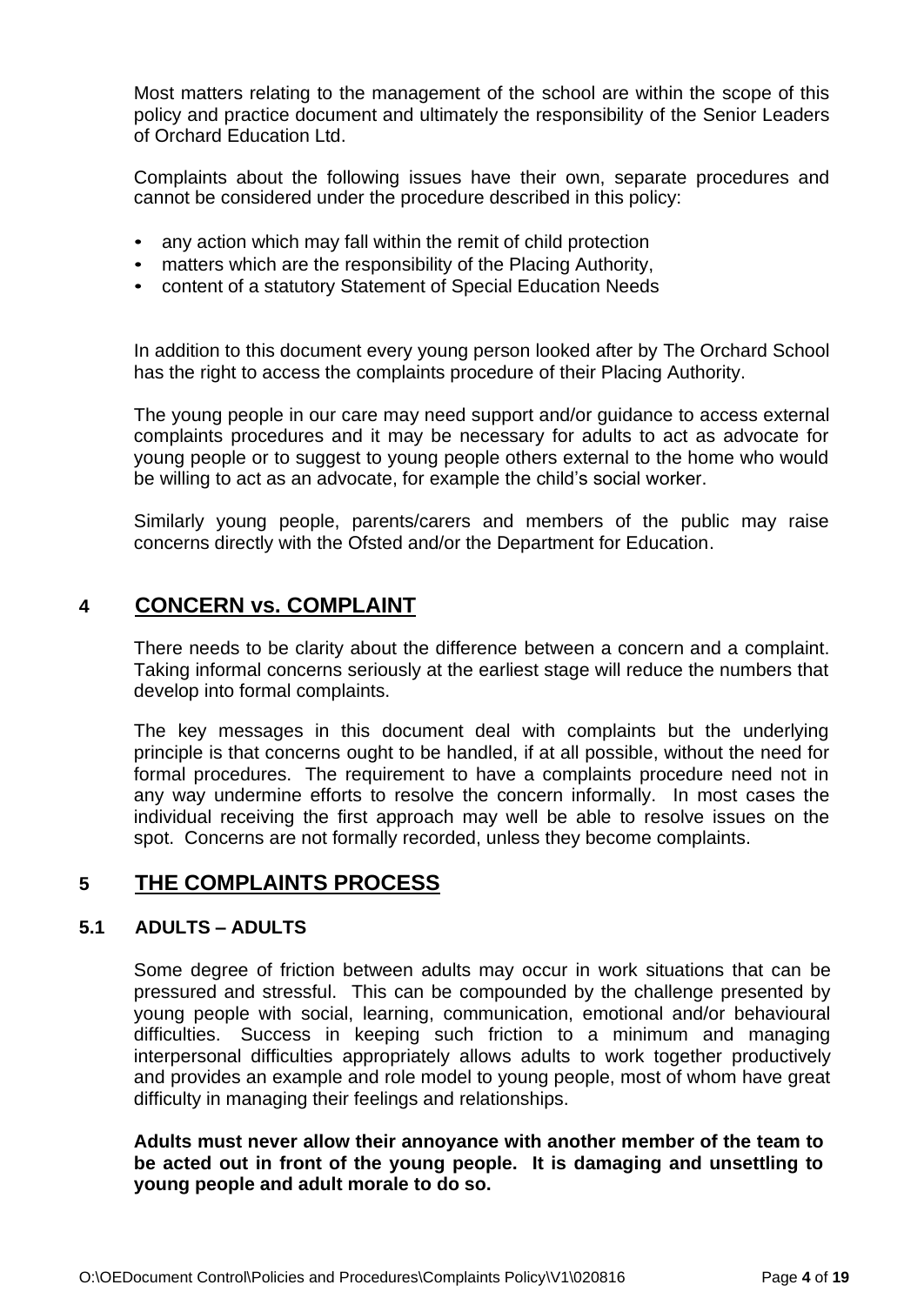In almost all cases differences between adults should be managed by talking the matter through on a one to one basis without involving others. If this does not provide a resolution then adults should seek the guidance of their line manager and if still unsuccessful, the Executive Principal (Mike Burton) or his/her delegate.

Should a team member feel that a colleague has acted in a way which is contrary to the guidelines on policy and practice adults must report this to their line manager or the Executive Principal (Mike Burton) as soon as practicably possible. Not to do so places the whole establishment and the needs of the young people in our care, at risk.

Should the complaint be against the Principal or the Assistant Principal then adults must refer the matter to the Executive Principal (Mike Burton).

Any complaint will be properly, sensitively and carefully investigated by the Assistant Principal or his/her delegate according to the procedures described within this policy

However, if after discussion with the Principal, or his/her delegate, the matter remains unresolved the formal complaints procedure will be initiated. The complainant will be given a copy of the Complaints Policy and Practice and referred to the Executive Principal (Mike Burton).

Should the complaint be against the Principal then the adult should, in the first instance, refer the matter to the Executive Principal (Mike Burton). They will give a written acknowledgement that they are aware of the complaint to the original referring adult. At this point an assessment will be made as to whether a complaints panel meeting needs to be held.

#### **5.2 ADULTS OF THEMSELVES**

There is a risk that under pressure adults may at times behave inappropriately. It is important that in such a situation the team member informs their line manager or the Principal themselves. The situation is likely to become more difficult to resolve if the Principal first becomes aware of a complaint via another team member, parent/carer, a young person or any other person.

#### **5.3 YOUNG PERSON - ADULTS**

It is essential that the young people in our care feel that they can complain should they feel that they have been inappropriately managed or unfairly treated by an adult. Whilst it is usually best if a young person talks the matter through with a member of staff (e.g. Learning Support) they have a right to expect that any adult will hear their complaint and pass it on to the Principal or where appropriate his/her delegate. Where a formal complaint is made, parents/carers and the Placing Authority will be informed and the complaint investigated according to the procedures described within this policy.

Any complaint will be properly, sensitively and carefully investigated by the Principal or his/her delegate according to the procedures described within this policy.

However, if after discussion with the Principal or his/her delegate the matter remains unresolved the formal complaints procedure will be initiated. The complainant will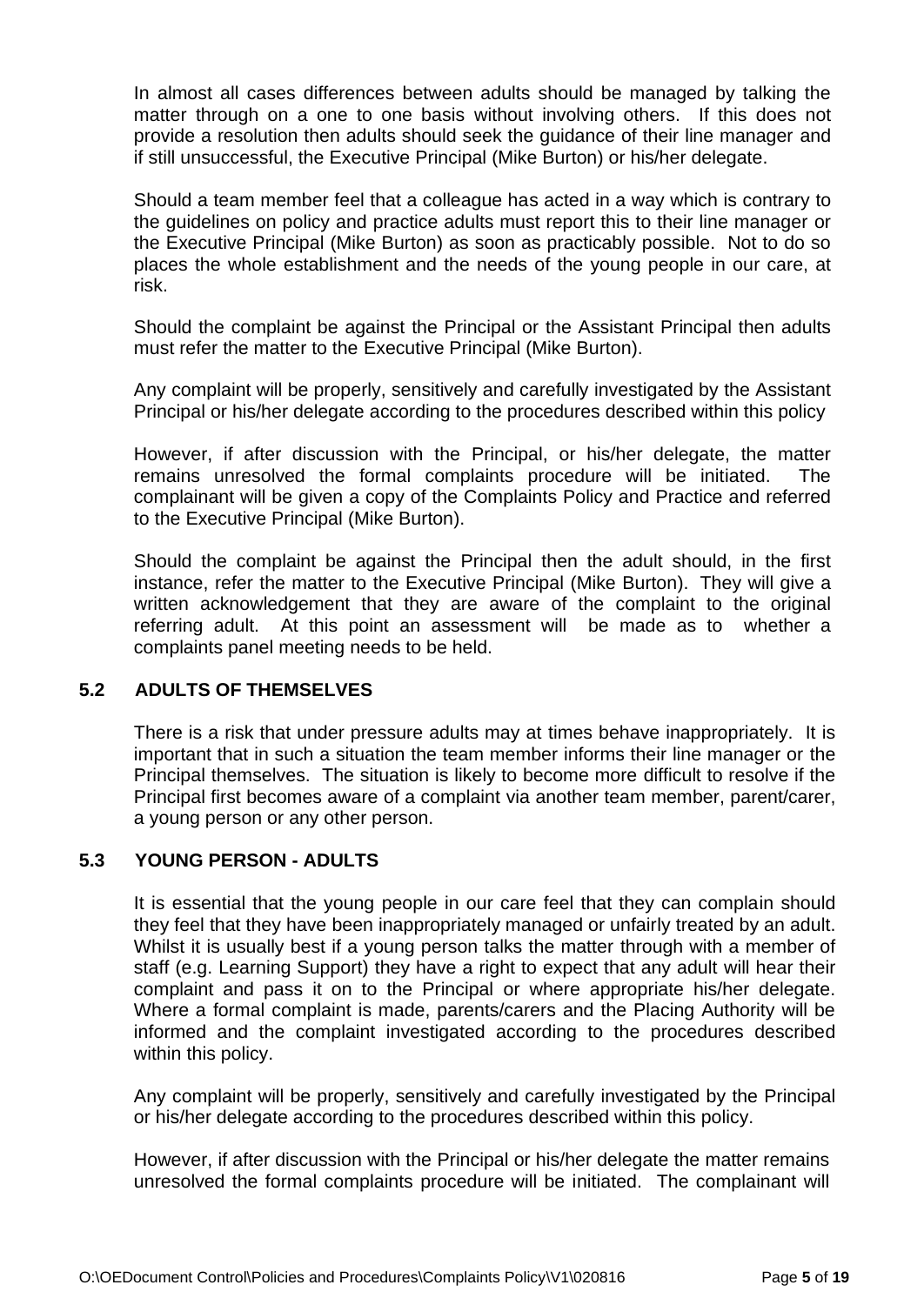be given a copy of the Complaints Policy and Practice (and appropriate support) and referred to the Executive Principal (Mike Burton).

Should the complaint be against the Principal then the adult must report the matter to the Executive Principal (Mike Burton). Executive Principal (Mike Burton) will give a written acknowledgement that they are aware of the complaint to the original referring Adult. At this point he will assess whether a complaints panel meeting needs to be held.

Adults should be aware of the need to support young people in accessing the complaints and representations procedure and should inform young people of their right to representation by someone external to the School.

#### **5.4 ADULT - YOUNG PERSON**

Adults working with a client group that can at times be very challenging and provocative will on occasions face verbal, emotional and physical challenge. Adults should not become indifferent to such behaviour. They have a right to use the schools complaints procedures to deal with the challenging behaviour of young people and to have the support of their colleagues and the Principal when doing so.

Any complaint will be properly, sensitively and carefully investigated by the Principal or his/her delegate according to the procedures described within this policy.

However, if after discussion with the Principal or his/her delegate the matter remains unresolved the formal complaints procedure will be initiated. The complainant will be given a copy of the Complaints Policy and Practice and referred to the Executive Principal (Mike Burton).

#### **5.5 YOUNG PERSON - YOUNG PERSON**

Young people's complaints against other young people should be dealt with the same rigor as complaints from other sources. Many young people looked after at our school are vulnerable and may feel threatened, as in the past they may not have been listened to appropriately. It is particularly important that adults leave young people feeling that they have been properly listened to; their feelings and anxieties understood; and their complaints fully investigated. Whilst it is usually best if a young person talks the matter through with a member of the support staff (e.g. Learning Support) they have a right to expect that any adult will hear their complaint and pass it on to the Principal or, where appropriate, his/her delegate.

Any complaint will be properly, sensitively and carefully investigated by the Principal or his/her delegate according to the procedures described within this policy.

However, if after discussion with the Principal or his/her delegate the matter remains unresolved the formal complaints procedure will be initiated. The complainant will be given a copy of the Complaints Policy and Practice and referred to the Executive Principal (Mike Burton).

Adults should be aware of the need to support young people in accessing the complaints and representations procedure and should inform young people of their right to representation.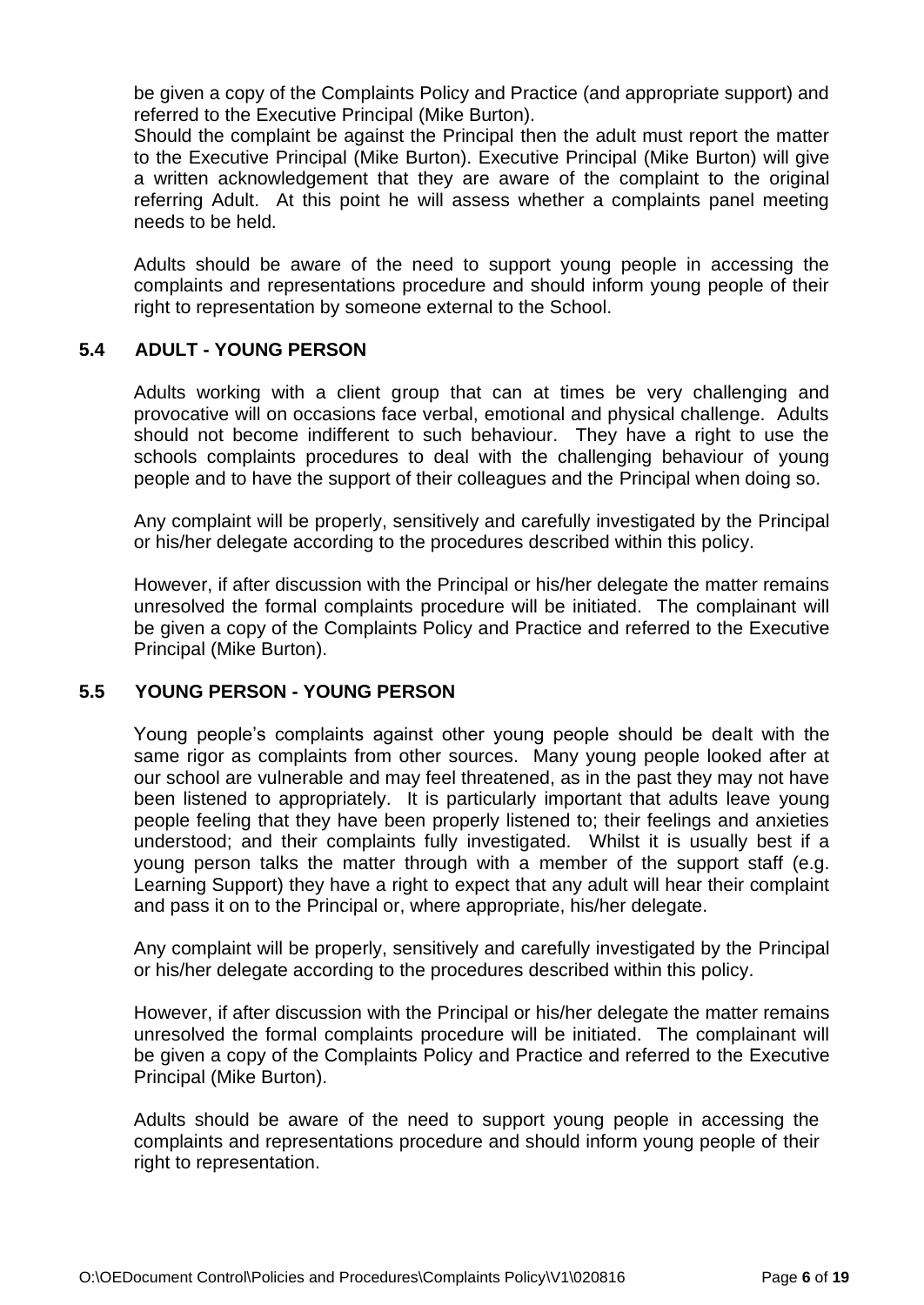#### **5.6 PARENTS/CARERS**

Parents/carers who are unhappy about any aspect of their child's welfare should make an appointment to see the Principal or his/her delegate. The Principal or his/her delegate will discuss the complaint with parents/carers and involve other adult where appropriate.

Any complaint will be properly, sensitively and carefully investigated by the Principal or his/her delegate according to the procedures described within this policy. Usually, because of close working relationships with parents/carers, problems or worries can be easily resolved at this stage.

However, if after discussion with the Principal or his/her delegate the matter remains unresolved the formal complaints procedure will be initiated. The complainant will be given a copy of the Complaints Policy and Practice and referred to the Executive Principal (Mike Burton).

The formal procedure allows for parents to attend a panel hearing and be accompanied if they so wish, just as any other complainant.

Adults should be sensitive to the fact that parents/carers may require support in accessing the complaints and representations procedure.

#### **5.7 OTHER PROFESSIONALS**

Professionals who are unhappy about any aspect of a young person's care or experience should make an appointment to see the Principal or his/her delegate. The Principal or his/her delegate will discuss the complaint and involve other Adults where appropriate.

Any complaint will be properly, sensitively and carefully investigated by the Principal or his/her delegate according to the procedures described within this policy. Usually, because of close working relationships with other professionals, problems or concerns can easily be sorted at this stage.

However, if after discussion with the Principal or his/her delegate the matter remains unresolved the formal complaints procedure will be initiated. The complainant will be given a copy of the Complaints Policy and Practice and referred to the Executive Principal (Mike Burton).

#### **5.8 COMMUNITY**

Members of the community who are concerned about any aspect of the schools practice, adults and young people's behaviour, or any other matter should contact the Principal or his/her delegate.

Any complaint will be properly, sensitively and carefully investigated by the Principal or his/her delegate according to the procedures described within this policy. However, if after discussion with the Principal or his/her delegate the matter remains unresolved the formal complaints procedure will be initiated. The complainant will be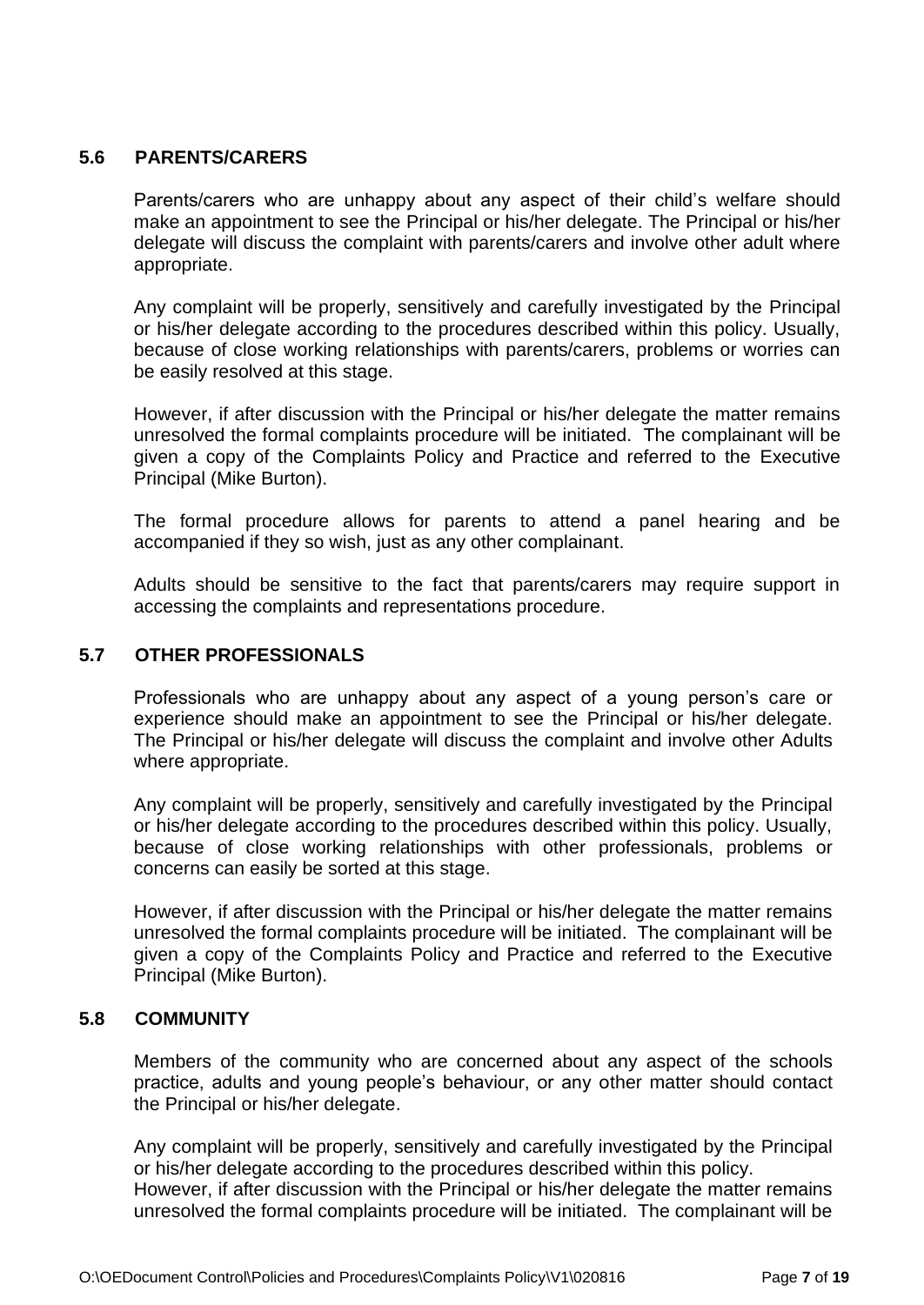given a copy of the Complaints Policy and referred to the Executive Principal (Mike Burton).

## **6 INVESTIGATING COMPLAINTS**

It is suggested that at each stage outlined below, the person investigating the complaint makes sure that they:

- establish **what** has happened so far, and **who** has been involved;
- clarify the nature of the complaint and what remains unresolved;
- meet with the complainant or contact them (if unsure or further information is necessary);
- clarify what the complainant feels would put things right;
- interview those involved in the matter and/or those complained of, allowing them to be accompanied if they wish;
- conduct the interview with an open mind and be prepared to persist in the questioning;
- keep notes of the interview.

# **7 RESOLVING COMPLAINTS**

At each stage in the procedure everyone should keep in mind ways in which a complaint can be resolved. It might be sufficient to acknowledge that the complaint is valid in whole or in part. In addition, it may be appropriate to offer one or more of the following:

- an apology;
- an explanation;
- an admission that the situation could have been handled differently or better;
- an assurance that the event complained of will not recur;
- an explanation of the steps that have been taken to ensure that it will not happen again;
- an undertaking to review policies in light of the complaint.

It would be useful if complainants were encouraged to state what actions they feel might resolve the problem at any stage. An admission that someone could have handled the situation better is not the same as an admission of negligence.

An effective procedure will identify areas of agreement between the parties. It is also of equal importance to clarify any misunderstandings that might have occurred as this can create a positive atmosphere in which to discuss any outstanding issues.

## **8 COMPLAINTS PROCEDURES**

#### **8.1 PRELIMINARY**

Any person receiving what appears to be a complaint should ascertain whether it is indeed a **concern** being raised or a **complaint**. This should be done by asking the person concerned a direct question to clarify. This is a significant first step as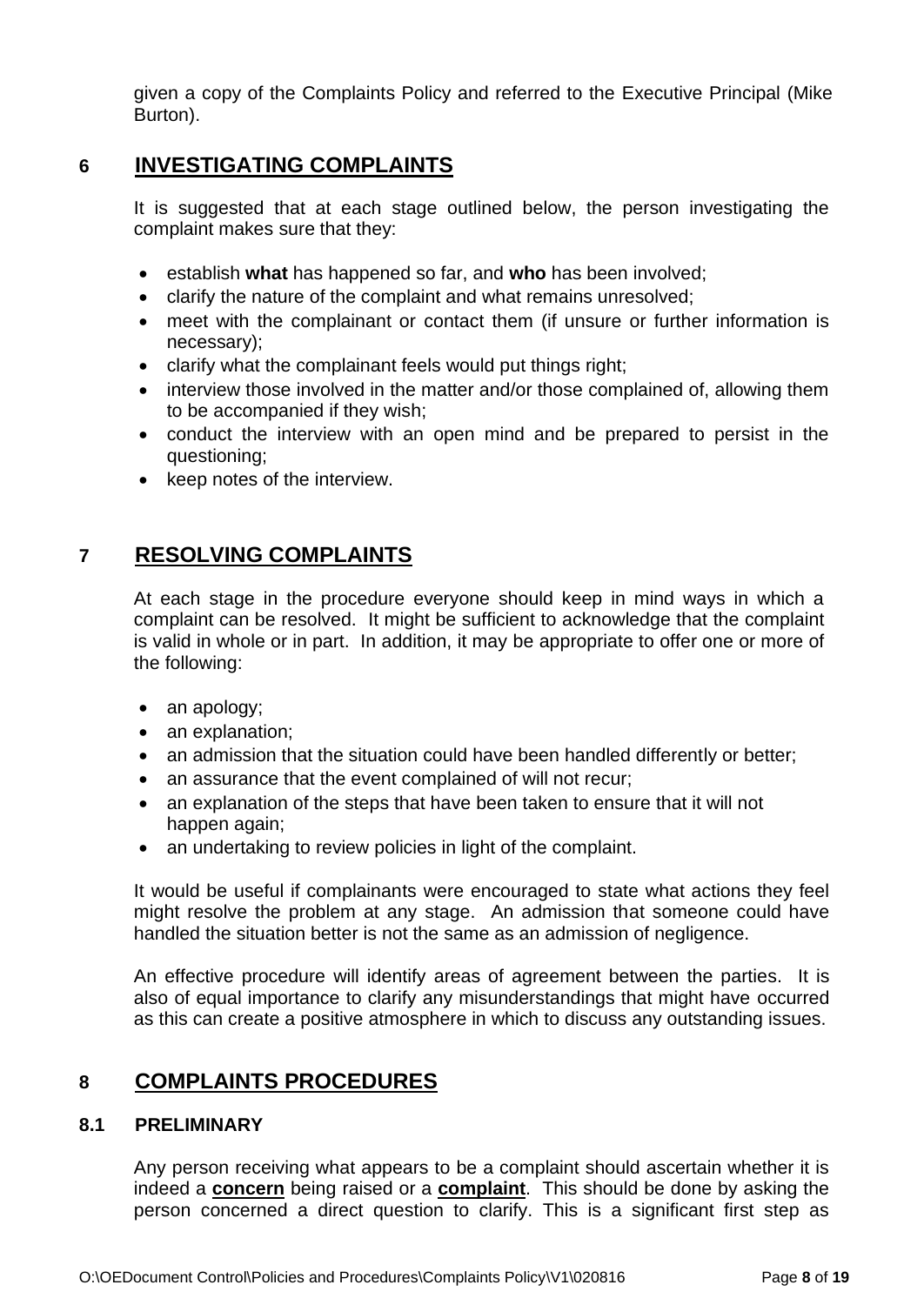concerns can usually be dealt with swiftly and without formal recording. Should the person concerned wish their comments to be dealt with as a complaint then the subsequent procedures will apply.

### **8.2 STAGE 1 – EARLY RESOLUTION STAGE**

Complainants should be provided with an opportunity to discuss any complaint with their Line Manager (or Learning Support in the case of a child) who will try to clarify with the complainant the nature of the issue; the outcome the complainant is looking for, and assure them that the school will investigate it fully.

The Line Manager (or Learning Support) will make sure that the complainant is clear what action has been agreed and arrange for the matter to be put in writing if it is apparent that that is the best way of making things clear. Complaints at this stage should usually be addressed within 7 calendar days.

All complaints reaching this stage will be recorded in the Complaints log, recording briefly

- who made the complaint,
- the date and nature of the complaint,
- action taken and the outcome of the complaint.

Complainants will be made aware of the procedure for considering their concerns further should they not be satisfied after this informal stage has been completed.

The Complaints and Representations Procedures Recording Sheet, Stage 1 (see Appendices), should be completed by the person handling the complaint. Written records will therefore be kept of all complaints indicating whether they were resolved at this first stage, or whether they proceed to formal consideration (Stage 2).

#### **8.3 STAGE 2 - FORMAL CONSIDERATION**

Where a complainant has made an approach to the Organisation through the Early Resolution Stage and is not satisfied with the outcome, they should write (or have their concerns recorded by someone acting as an advocate on their behalf) to the Principal giving details of their concerns and asking for the matter to be given further consideration.

All complaints reaching this stage will be logged in the Complaints Log and acknowledged in writing by the Organisation and copied to the Executive Principal (Mike Burton) information.

The Principal will seek any clarification necessary about the complaint, including interviewing the complainant where necessary.

The Principal will also seek any necessary advice on the matter and investigate it carefully.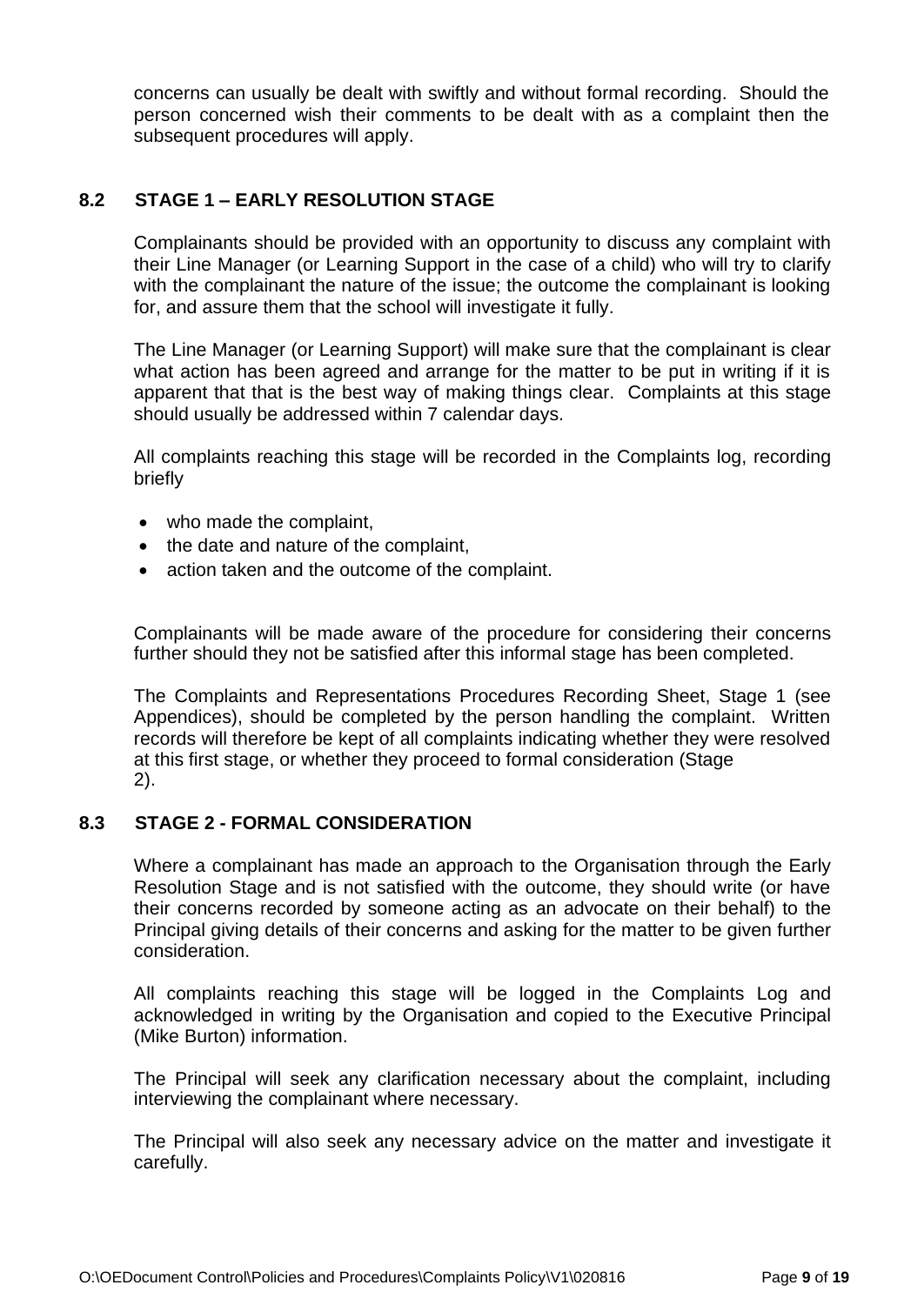The Principal will make a response within 7 calendar days. The complainant will be notified (in writing if appropriate) of the outcome of the complaint.

Where a complainant is not satisfied with the outcome of this first formal stage they have 28 calendar days from the date of the Principal's letter to register the complaint with the Executive Principal (Mike Burton).

The Complaints and Representations Procedures Recording Sheet, Stage 2 (see Appendices) should be completed.

#### **8.4 STAGE 3 (FORMAL) - REFERRAL TO EXECUTIVE PRINCIPAL** (Mike Burton)

The Executive Principal (Mike Burton) will only consider complaints that have already progressed through stages 1 and 2 outlined in this procedure.

On receipt of the complaint the Executive Principal (Mike Burton) will:

- immediately log and acknowledge receipt of the complaint;
- check that the complaint has already completed Stages 1 and 2;
- check that the 28 day period since Stage 2 was complied with;
- seek any clarification necessary about the nature of the complaint;

The Executive Principal (Mike Burton) will meet with the complainant. At this stage of the process an adult (or child) may be represented or accompanied at the meeting with the Executive Principal (Mike Burton).

The Executive Principal (Mike Burton) will then investigate it carefully.

The complainant will be notified (in writing if appropriate) of the outcome of the complaint within 7 calendar days of the meeting.

Where a complainant is not satisfied with the outcome of this second formal stage they have 28 calendar days from the date of the decision to register the complaint with the Executive Principal (Mike Burton).

The Complaints and Representations Procedures Recording Sheet, Stage 3 (see Appendices), should be completed.

#### **8.5 STAGE 4 (FORMAL) - REFERRAL TO THE BOARD**

Where a complainant has made an approach to the school through the first three stages and is not satisfied with the outcome, they should write to the Board giving details of their concerns and asking for the matter to be given further consideration. The Board will only consider complaints that have already progressed through stages 1, 2 and 3.

On receipt of a written complaint the Board will:

- immediately log and acknowledge receipt of the complaint;
- check that the complaint has already completed Stages 1,2 and 3;
- check that the 28 day period since Stage 3 was compiled with;
- seek any clarification necessary about the nature of the complaint;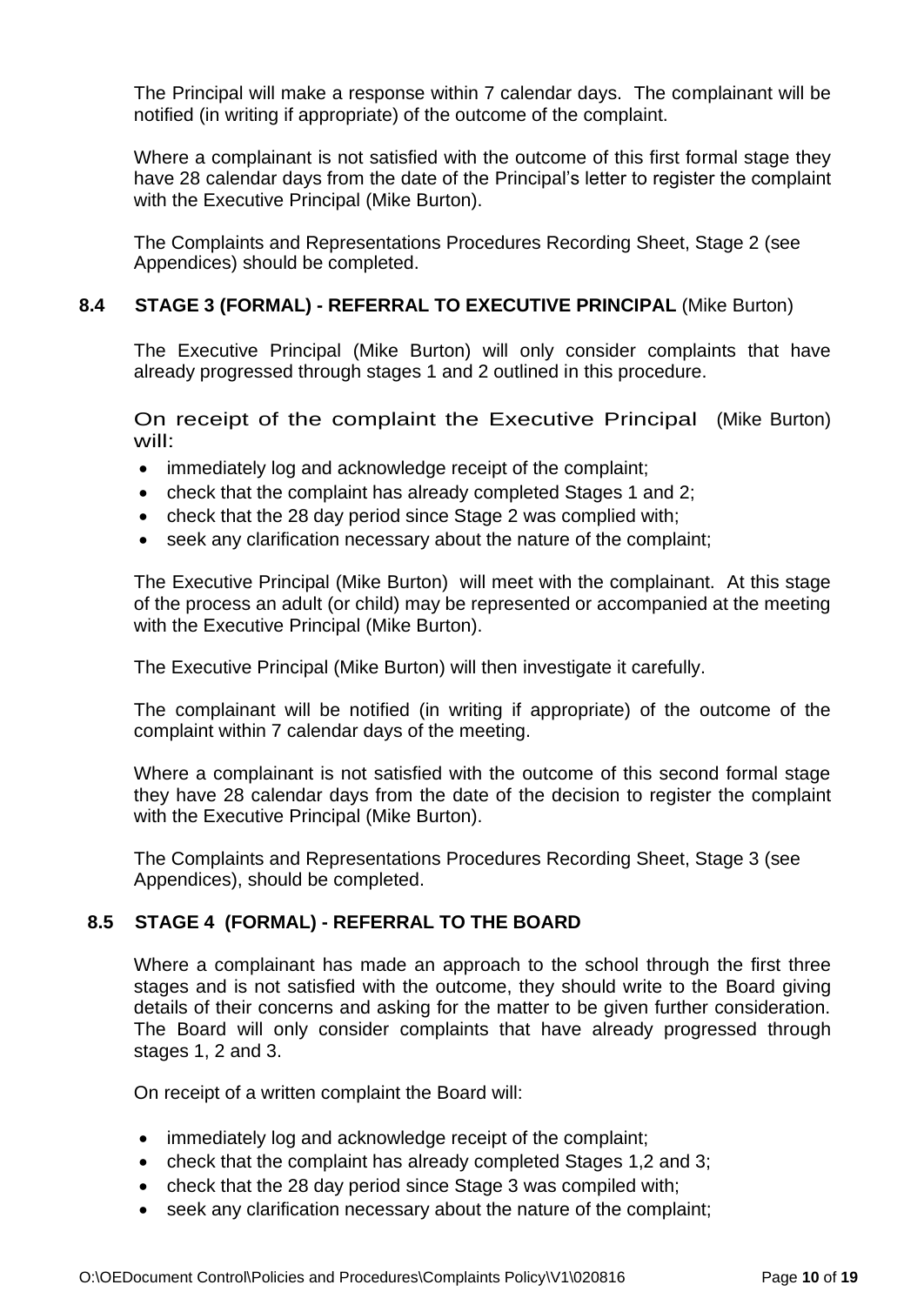- arrange for the Complaints Panel to consider the complaint as soon as it is practical to do so; and
- invite the complainant and any representative to the meeting.

A Complaints Panel consisting of the Board and two others (their delegates) not involved with the matters detailed in the complaint. One panel member will be independent of the management and running of the School.

The complainant may be accompanied to the hearing if they wish. The complainant or their representative will be given an opportunity to address the panel. A detailed procedure covering the conduct of this meeting is attached as an appendix to this document.

The Remit of The Complaints Panel may be any or some of the following:

- dismiss the complaint in whole or in part;
- uphold the complaint in whole or in part;
- decide on the appropriate action to be taken to resolve the complaint;
- recommend changes to systems or procedures to ensure that problems of a similar nature do not recur.

The Chairperson of the panel will notify in writing the outcome of the meeting to the complainant, and where appropriate the subject of the complaint as well as the Executive Principal (Mike Burton) within 7 calendar days.

The Complaints and Representations Procedures Recording Sheet, Stage 4 (see Appendices), should be completed.

# **9 COMPLAINTS AGAINST THE ACTION OF THE PRINCIPAL**

Given their prominent role in the management of the school, sometimes complaints that initially seem to be about the Principal are in fact more general complaints about the school. Such complaints should be dealt with as general complaints and are covered by the procedure contained in this document.

Where there is a specific complaint about the conduct of an adult, including the Principal it may be more appropriate for it to be considered under the separate disciplinary process where the findings and outcomes are confidential. Where such matters refer to the conduct of the Principal they should initially be referred to the Executive Principal (Mike Burton).

## **10 COMPLAINTS AGAINST THE ACTION OF EXECUTIVE PRINCIPAL**

Where there is a specific complaint about the conduct of the Executive Principal (Mike Burton) it may be more appropriate for it to be considered under the separate disciplinary process where the findings and outcomes are confidential. Where such matters refer to the conduct of the Executive Principal they should initially be referred to the Board.

## **11 CONFIDENTIALITY**

All correspondence, statements and records of complaints will be kept confidential.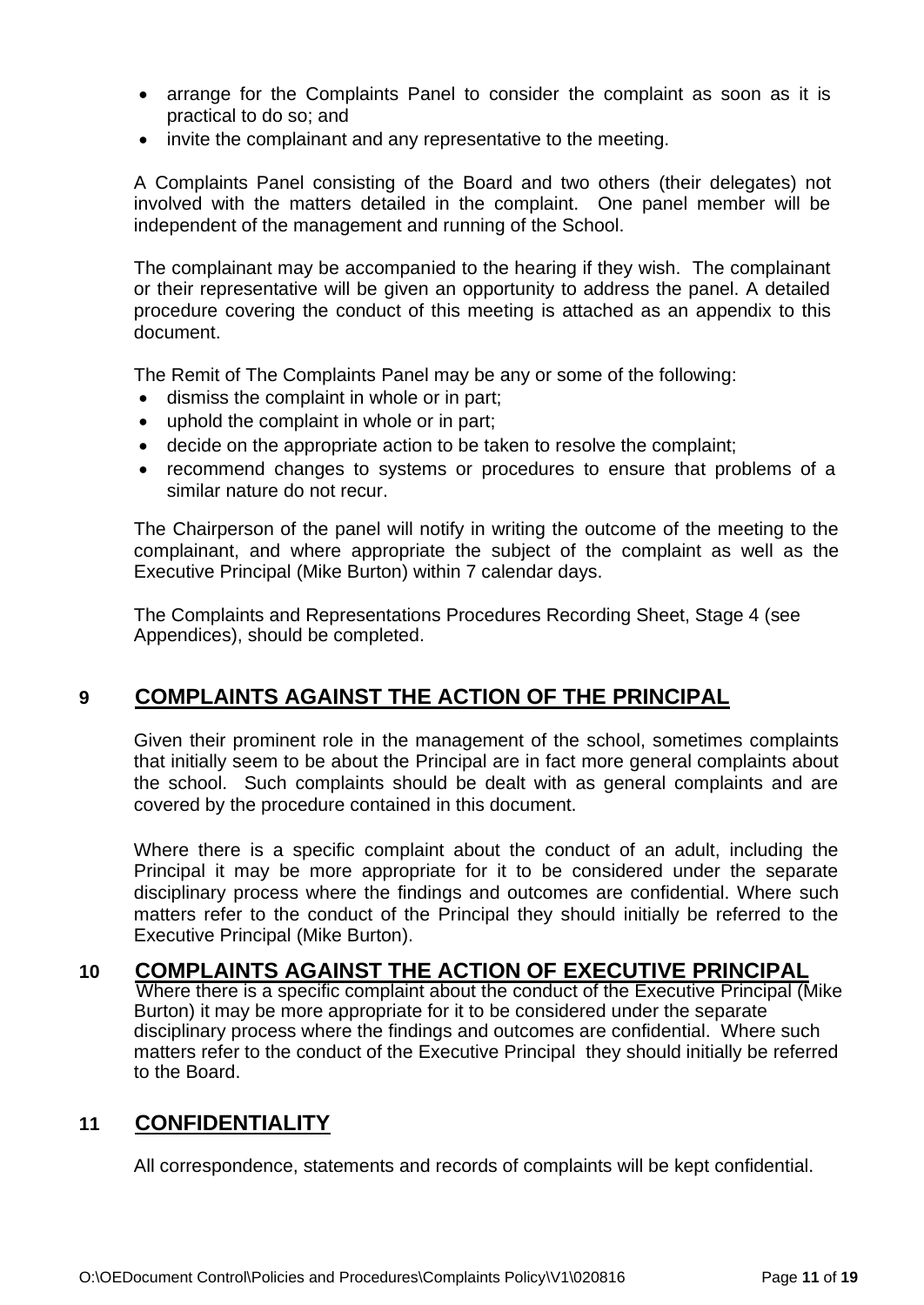# **12 IF ALL PREVIOUS AVENUES HAVE BEEN EXHAUSTED**

In the event of all procedures having been followed and the complaint is not resolved, further representation can be made to:

- **Ofsted**, Piccadilly Gate, Store Street, Manchester, M1 2WD or telephone their contact centre on 0300 123 1231
- **Department for Education** (DfE), through their website [www.gov.uk](http://www.gov.uk/) or the DfE Helpline: 0370 000 2288

## **13 STAFF TRAINING**

All staff will receive training and then periodic refreshers exploring a range of issues including what constitutes a complaint, how to respond to a complaint, the procedure for dealing with an informal complaint and how this is recorded, the procedure to follow should a complaint not be dealt with promptly by informal means, including who should be notified and the keeping of records, how to complain to someone outside of the home and how to support young people in making a complaint.

### **14 APPENDICES**

| APPENDIX 1:       | Flow Chart: Stages for Handling Complaints                    |
|-------------------|---------------------------------------------------------------|
| <i>APPENDIX 2</i> | Suggested procedure for a Complaints Panel meeting dealing    |
|                   | with a formal complaint                                       |
| APPENDIX 3:       | <b>Illustrative Complaints and Representations Procedures</b> |
|                   | Recording Sheets (Stages 1 to 4)                              |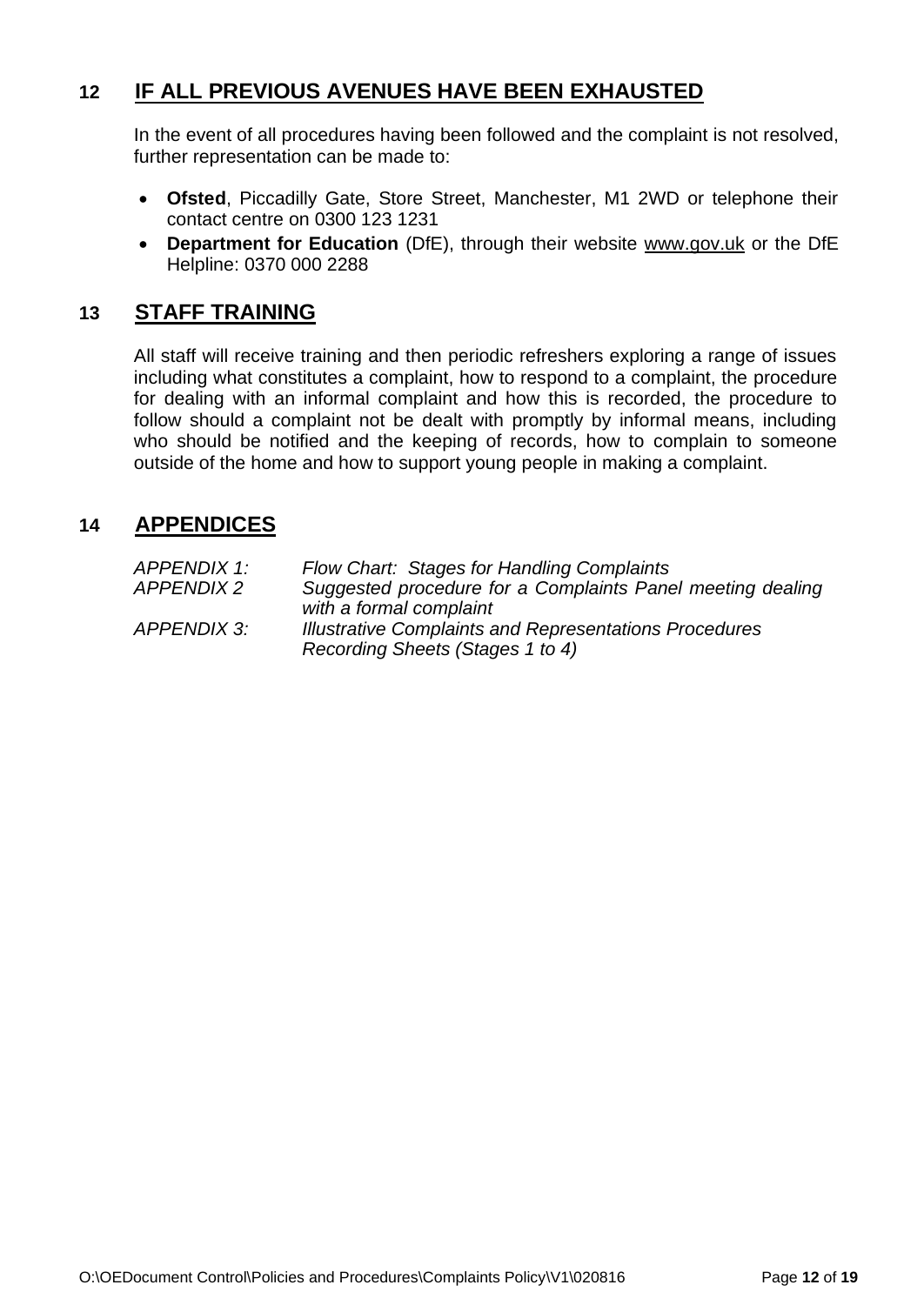#### **APPENDIX 1**

*Flow Chart: Stages for Handling Complaints*



*If at this point a satisfactory outcome is not reached the complainant will be given appropriate contact details as described later in this policy document.*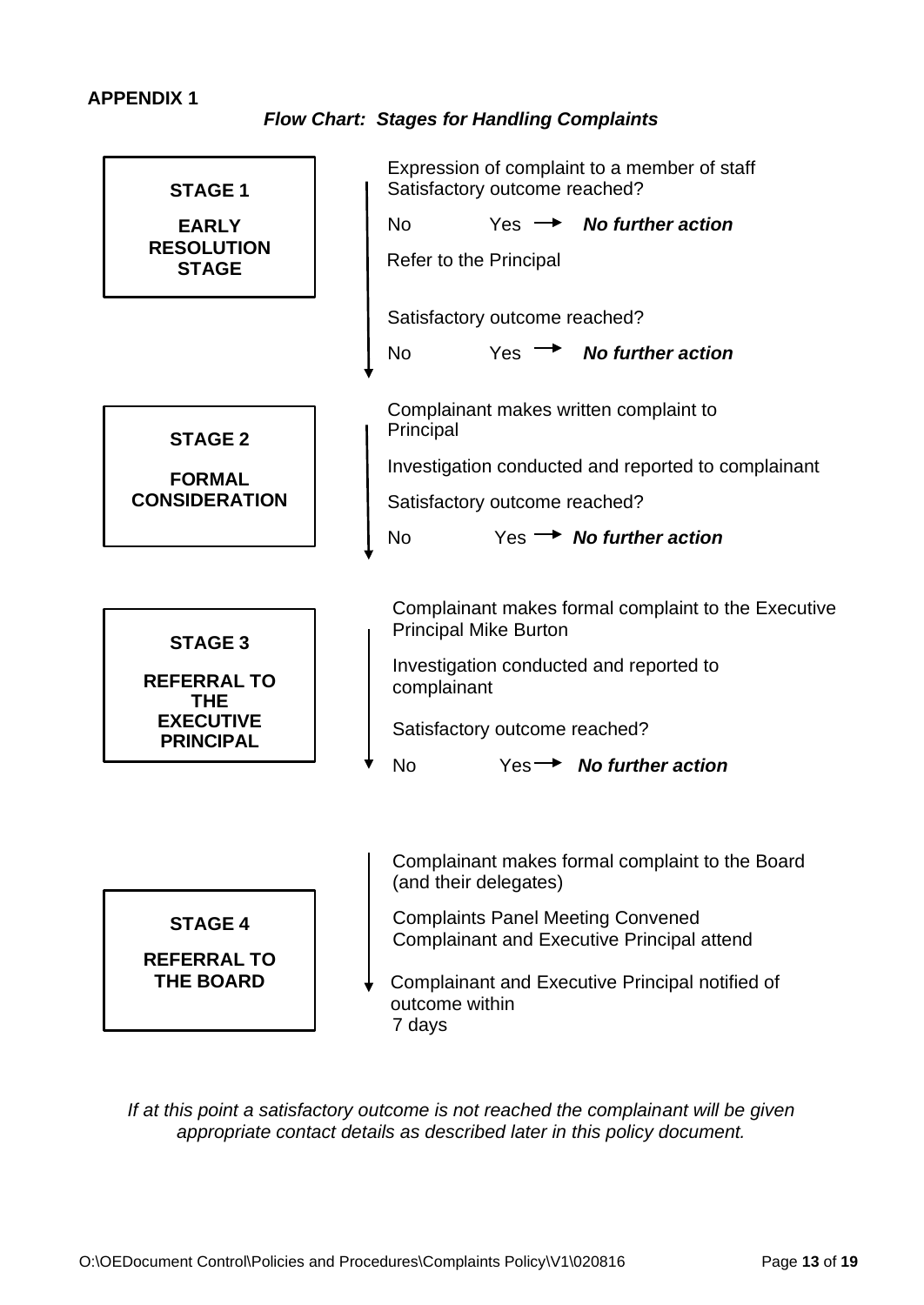#### **APPENDIX 2**

#### **Suggested procedure for a Complaints Panel meeting dealing with a formal complaint**

Ideally meetings will be open to all participants, but account will be taken, (particularly if the complainant is a child) of the effects of other contributors being present. This especially applies during items 2 and 3.

The Panel may choose to call, and/or examine written contributions from any members of the team, or persons relevant to the complaint.

The Panel will judge the appropriateness of which part of the meeting the various contributors attend. Witnesses are only required to attend for the part of the hearing in which they give their evidence.

- 1. The Chair opens the meeting explaining that the purpose of the meeting is to listen to the complainant.
- 2. The Complainant, or their representative presents his/her case stating the issues clearly. Any witnesses on behalf of the Complainant are heard.
- 3. Panel members, and any representative of the Placing Authority (if applicable), have an opportunity to ask questions of the Complainant (or any witnesses) seeking clarification.
- 4. The Executive Principal (Mike Burton) provides details of how the complaint has been handled and details of any action taken. Any witnesses on his behalf are heard.
- 5. The Complainant or their representative, Panel members and any representative of the Placing Authority have an opportunity to ask questions of the Executive Principal (Mike Burton) or their witnesses.
- 6. The Panel may at this point request and/or examine contributions from any other party.
- 7. These contributors may be asked questions by Panel members, and any representative of the Placing Authority (if applicable), the complainant and/or the Executive Principal (Mike Burton).
- 8. The Executive Principal (Mike Burton) sums up.
- 9. The complainant or their representative sums up.
- 10. The Executive Principal (Mike Burton), Complainant and others leave to allow the Remaining Board (and their delegates) to consider the complaint.
- 11. The chair of the Panel explains that both parties will receive in writing the Panel's findings and recommendations (usually within 7 calendar days of the meeting).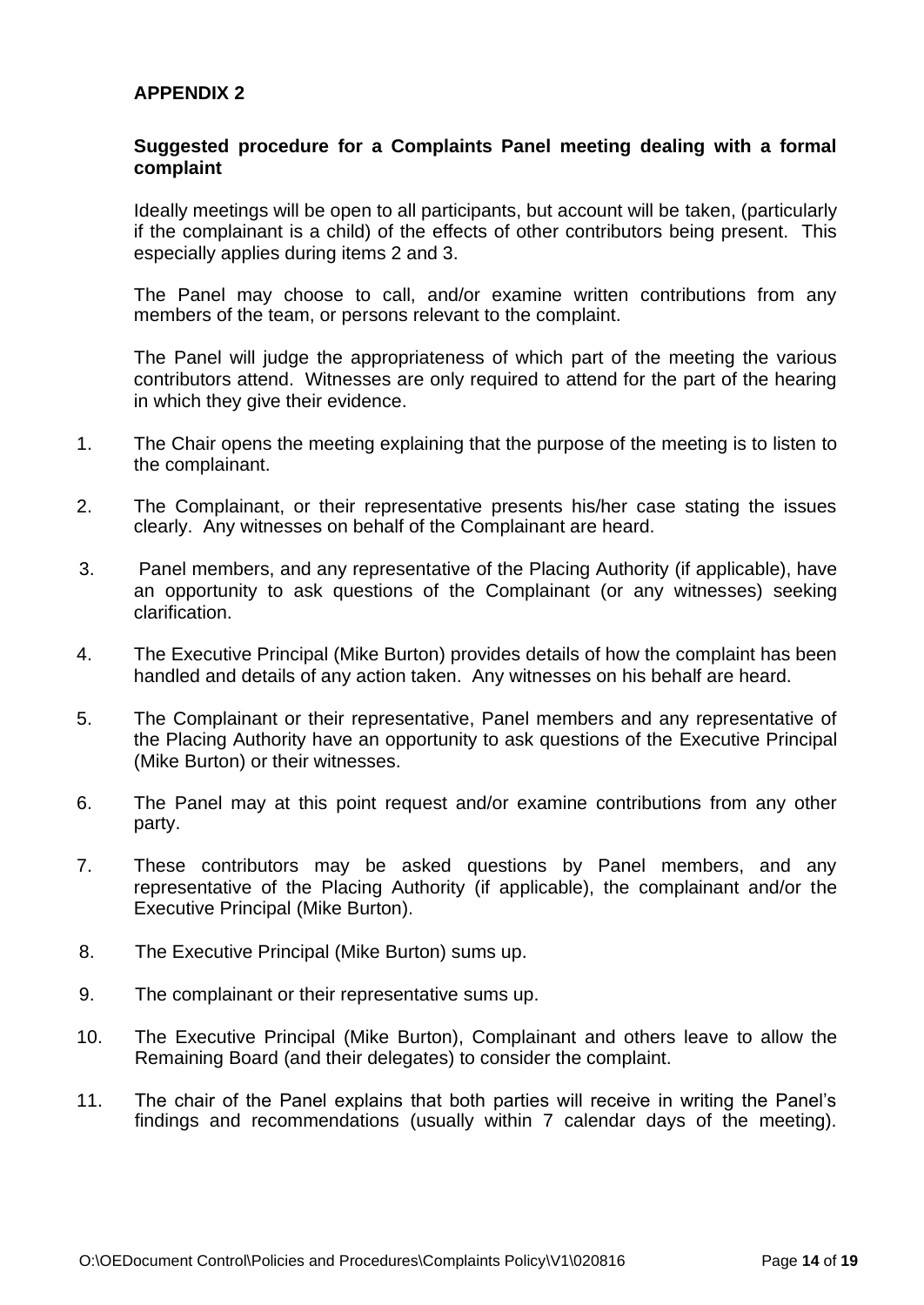# **COMPLAINTS AND REPRESENTATIONS PROCEDURES RECORDING SHEETS**

|                                                      | <b>Stage 1: Early Resolution</b>                                 |               |
|------------------------------------------------------|------------------------------------------------------------------|---------------|
| Log Number                                           |                                                                  |               |
|                                                      |                                                                  | Date:         |
|                                                      |                                                                  |               |
| Nature of complaint:                                 |                                                                  |               |
|                                                      |                                                                  |               |
|                                                      |                                                                  |               |
|                                                      |                                                                  |               |
|                                                      |                                                                  |               |
| Action taken in response to the complaint            |                                                                  |               |
|                                                      |                                                                  |               |
|                                                      |                                                                  |               |
|                                                      |                                                                  |               |
|                                                      |                                                                  |               |
| Outcome of any investigation                         |                                                                  |               |
|                                                      |                                                                  |               |
|                                                      |                                                                  |               |
|                                                      |                                                                  |               |
|                                                      |                                                                  |               |
|                                                      |                                                                  |               |
| Was this complaint addressed within 7 calendar days? |                                                                  | <b>YES/NO</b> |
| Resolved to satisfaction of complainant              |                                                                  | YES/NO        |
|                                                      | Is this complaint moving to Stage 2 of the complaints procedure? | <b>YES/NO</b> |
| Complaints Log completed                             |                                                                  |               |

Monitored by the Operations & Compliance Manager………………Date: ………………….

| Adults/Adults             | Adults/young person  |  |
|---------------------------|----------------------|--|
| Young person/Adults       | Adults of themselves |  |
| Young Person/Young Person | Parents/Carers       |  |
| Other Professionals       | Community/Home       |  |

O:\OEDocument Control\Policies and Procedures\Complaints Policy\V1\020816 Page 15 of 19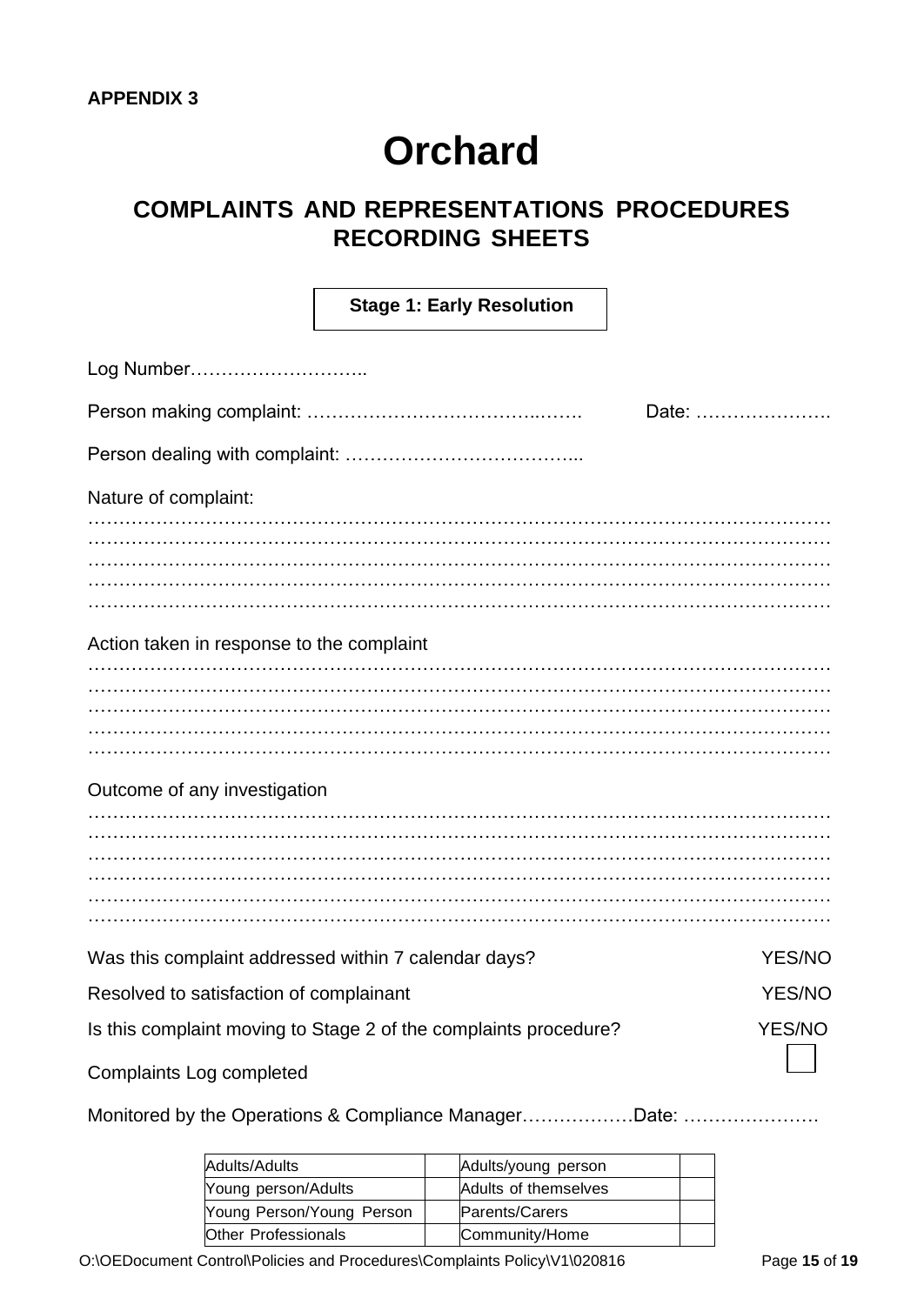# **COMPLAINTS AND REPRESENTATIONS PROCEDURES RECORDING SHEETS**

**Stage 2: Formal Consideration**

| Log Number                                                                        |               |  |  |  |
|-----------------------------------------------------------------------------------|---------------|--|--|--|
|                                                                                   |               |  |  |  |
|                                                                                   |               |  |  |  |
| Date of acknowledgement and copy to the Executive Principal Mike                  |               |  |  |  |
| Burton                                                                            |               |  |  |  |
| Action taken in clarification of the complaint and outcome:                       |               |  |  |  |
|                                                                                   |               |  |  |  |
|                                                                                   |               |  |  |  |
|                                                                                   |               |  |  |  |
|                                                                                   |               |  |  |  |
|                                                                                   |               |  |  |  |
|                                                                                   |               |  |  |  |
|                                                                                   |               |  |  |  |
|                                                                                   |               |  |  |  |
|                                                                                   |               |  |  |  |
|                                                                                   |               |  |  |  |
|                                                                                   |               |  |  |  |
|                                                                                   |               |  |  |  |
|                                                                                   |               |  |  |  |
|                                                                                   |               |  |  |  |
| Was the outcome of the complaint given to the complainant within 7 calendar days? | <b>YES/NO</b> |  |  |  |
| Stage 2 response/outcome letter attached                                          |               |  |  |  |
| Stage 1 sheet attached with any additional paperwork                              |               |  |  |  |
|                                                                                   | Date:         |  |  |  |
|                                                                                   | Date:         |  |  |  |
|                                                                                   |               |  |  |  |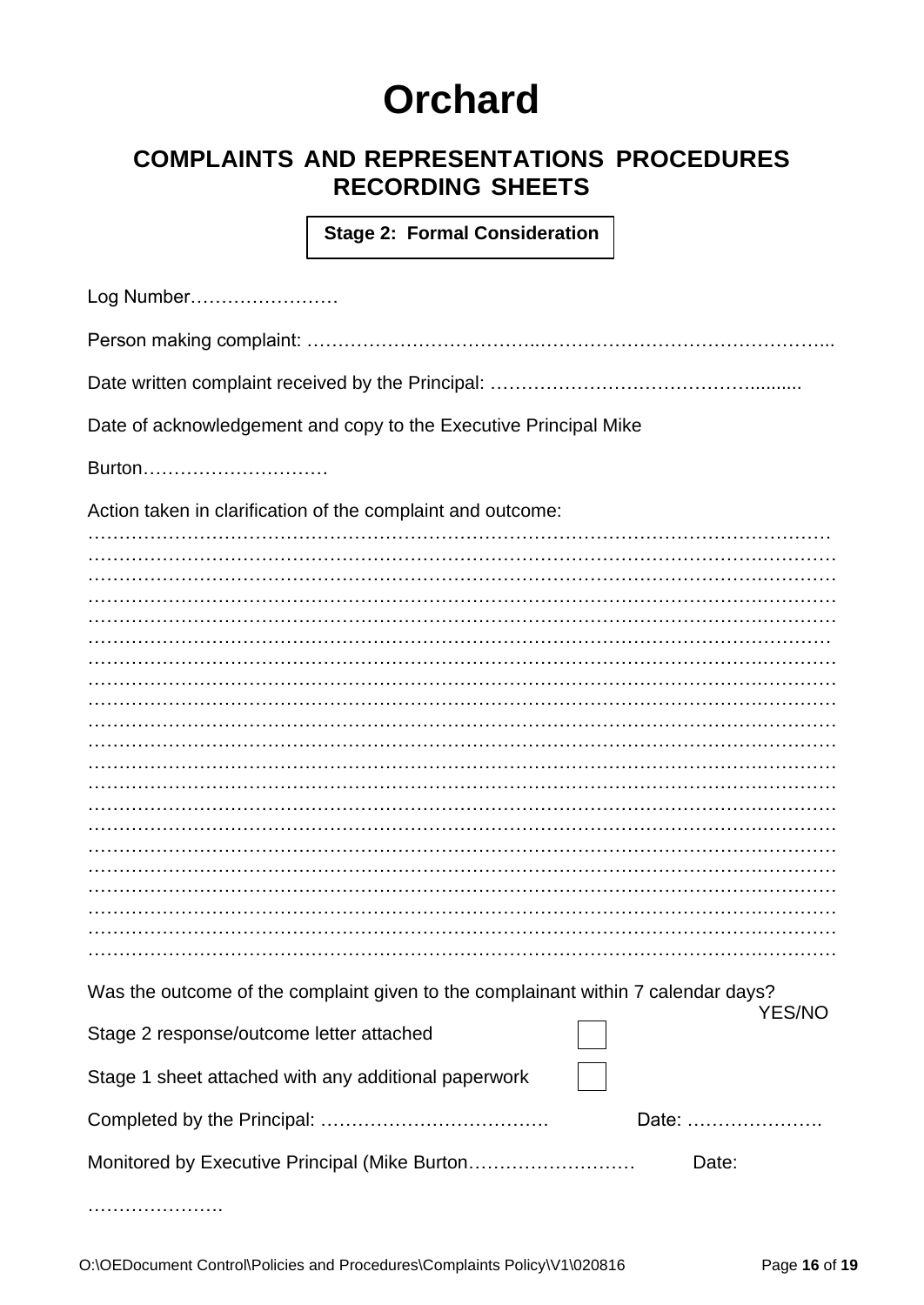# **COMPLAINTS AND REPRESENTATIONS PROCEDURES RECORDING SHEETS**

**Stage 3: Referral to the Executive Principal**

| Log Number                                                                                         |
|----------------------------------------------------------------------------------------------------|
|                                                                                                    |
|                                                                                                    |
| complaint received, logged and acknowledged by Executive Principal):<br>Date                       |
| Was the complaint registered in writing within 28 days from the Principals letter?                 |
| Action taken in clarification of the complaint                                                     |
|                                                                                                    |
|                                                                                                    |
|                                                                                                    |
|                                                                                                    |
|                                                                                                    |
| Date of meeting with complainant:                                                                  |
|                                                                                                    |
| Was the outcome of the complaint given to the complainant within 7 calendar days?<br><b>YES/NO</b> |
| Stage 3 response/outcome letter attached                                                           |
| Stage 1 and 2 sheets attached with any additional paperwork                                        |
| Any other relevant information?                                                                    |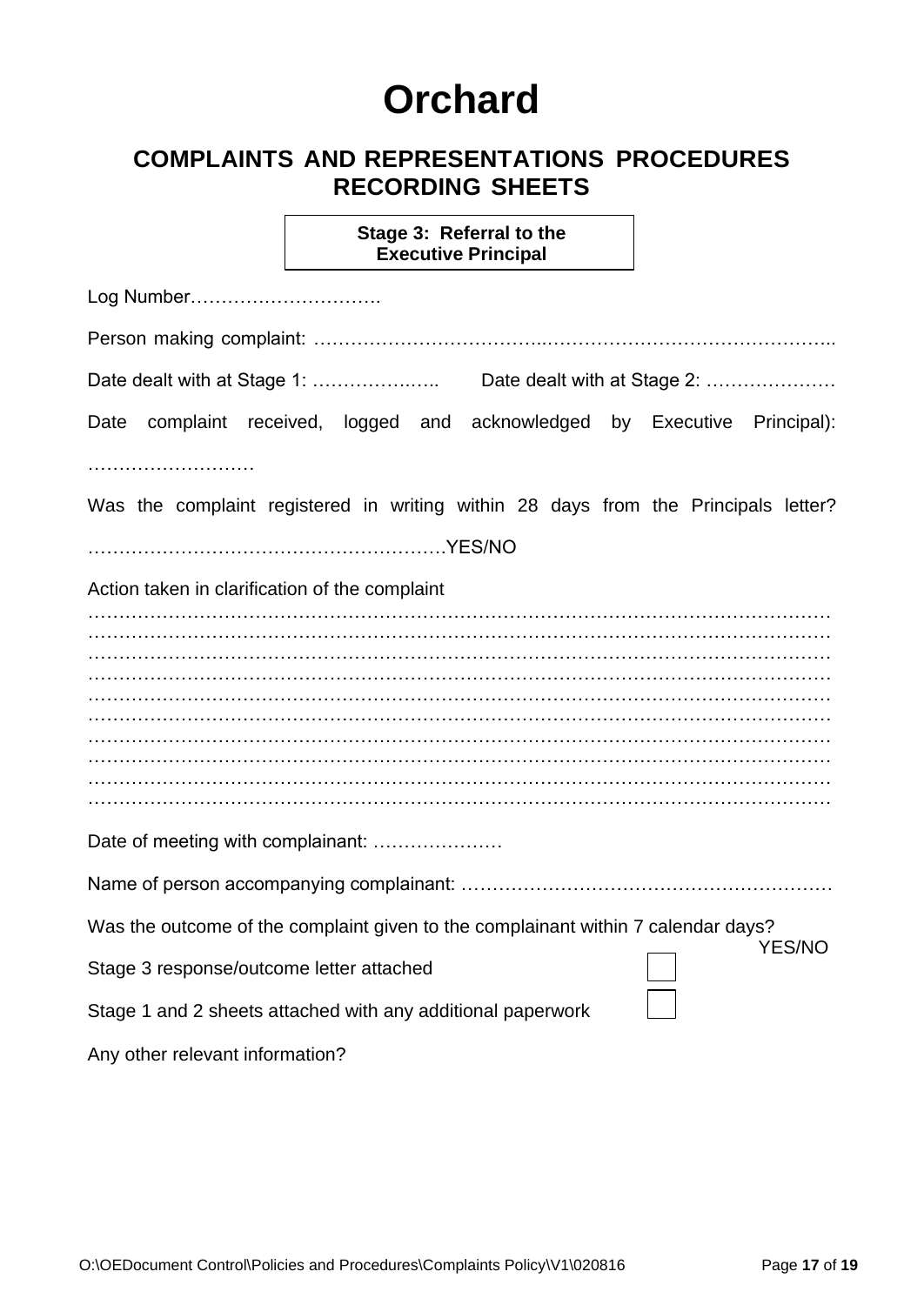# **COMPLAINTS AND REPRESENTATIONS PROCEDURES RECORDING SHEETS**

**Stage 4: Referral to the Board** 

| Log Number                                                                                         |  |  |  |  |
|----------------------------------------------------------------------------------------------------|--|--|--|--|
|                                                                                                    |  |  |  |  |
| Dates dealt with at Stage 1:  Stage 2:  Stage 3:                                                   |  |  |  |  |
|                                                                                                    |  |  |  |  |
| Was the complaint registered in writing within 28 days from the Executive Principal: letter?       |  |  |  |  |
|                                                                                                    |  |  |  |  |
| Names of the 2 independent representatives:                                                        |  |  |  |  |
|                                                                                                    |  |  |  |  |
|                                                                                                    |  |  |  |  |
|                                                                                                    |  |  |  |  |
| Was the outcome of the complaint given to the complainant within 7 calendar days?<br><b>YES/NO</b> |  |  |  |  |
| Stage 4 response/outcome letter attached                                                           |  |  |  |  |
| Stage 1, 2 and 3 sheets attached with any additional paperwork                                     |  |  |  |  |
| Any other relevant information?                                                                    |  |  |  |  |
|                                                                                                    |  |  |  |  |
|                                                                                                    |  |  |  |  |
|                                                                                                    |  |  |  |  |
|                                                                                                    |  |  |  |  |
|                                                                                                    |  |  |  |  |
|                                                                                                    |  |  |  |  |